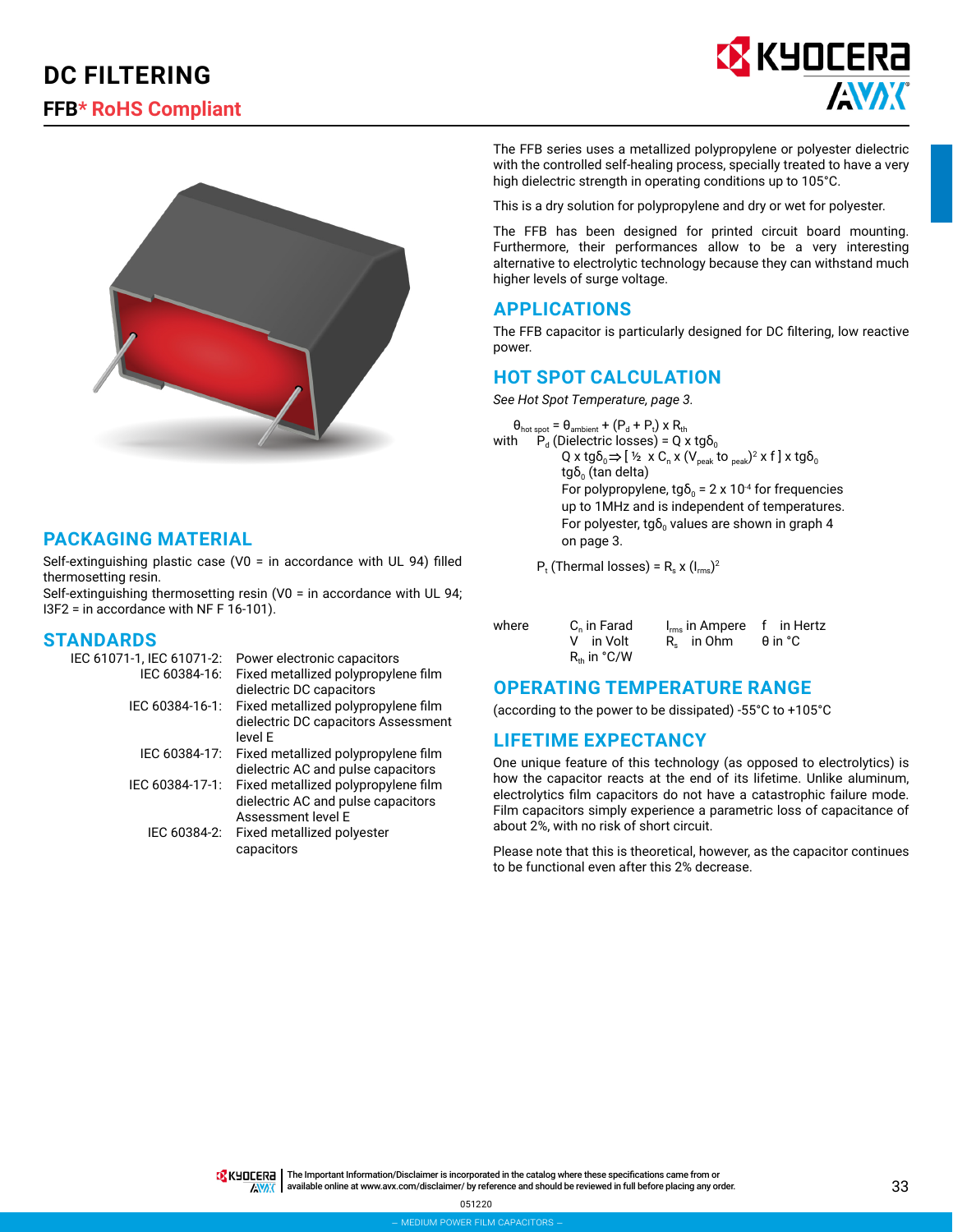# **DC FILTERING**

# **FFB\* RoHS Compliant**

### **HOW TO ORDER**

| <b>FFB</b>    |             |                     |                                | 0336                                    | ı                  |                        | <b>TANK</b>      |
|---------------|-------------|---------------------|--------------------------------|-----------------------------------------|--------------------|------------------------|------------------|
| <b>Series</b> | Case        | <b>Dielectric</b>   | <b>Voltage</b>                 | <b>Capacitance</b>                      | <b>Capacitance</b> | <b>Lead Styles</b>     | <b>RoHS</b>      |
|               | <b>Size</b> | $4$ = Polyester     | Code                           | Code                                    | <b>Tolerances</b>  | $- - = 2$ Leaded       |                  |
|               |             | $6$ = Polypropylene | $D = 75$ Vdc                   | $0 + pF code$                           | $K = \pm 10\%$     | $JC = 4$ Leaded        | <b>COMPLIANT</b> |
|               |             |                     | $E = 100$ Vdc<br>$H = 300$ Vdc | $0336 = 33 \mu F$                       |                    | <b>Consult Factory</b> |                  |
|               |             |                     | = 400Vdc                       | $0686 = 68 \mu F$<br>$0117 = 110 \mu F$ |                    | for Special            |                  |
|               | 4           |                     | $J = 525Vdc$                   | etc.                                    |                    | <b>Options</b>         |                  |
|               | 5           |                     | $A = 720$ Vdc                  |                                         |                    |                        |                  |
|               |             |                     | $C = 900Vdc$                   |                                         |                    |                        |                  |
|               |             |                     | $= 1100$ Vdc                   |                                         |                    |                        |                  |

## **GENERAL DESCRIPTION**



#### **DIMENSIONS: millimeters**

| <b>Case Size</b> | <b>Case Style</b>     | Length<br>(mm) | <b>Width</b><br>(mm) | <b>Height</b><br>(mm) | <b>Dimensions lead</b><br>(mm) | <b>LS</b><br>(mm) |
|------------------|-----------------------|----------------|----------------------|-----------------------|--------------------------------|-------------------|
|                  | P <sub>O</sub>        | 31.1           | 13.0                 | 22.4                  | Ø0.80                          | 27.5              |
|                  | 18                    | 31.1           | 14.9                 | 25.7                  | Ø0.80                          | 27.5              |
| 3                | 19                    | 31.1           | 17.3                 | 29.8                  | Ø0.80                          | 27.5              |
|                  | 26                    | 31.1           | 20.8                 | 31.3                  | $Ø$ 1.00                       | 27.5              |
| 5                | R68<br>2 Leaded Style | 32.0           | 22.0                 | 37.0                  | Ø1.00                          | 27.5              |
|                  | R68<br>4 Leaded Style | 32.0           | 22.0                 | 37.0                  | $1.20 \times 0.60$             | 27.5              |

**Q** KYOCERA **AVAX** 

The Important Information/Disclaimer is incorporated in the catalog where these specifications came from or available online at [www.avx.com/disclaimer/](http://www.avx.com/disclaimer/) by reference and should be reviewed in full before placing any order.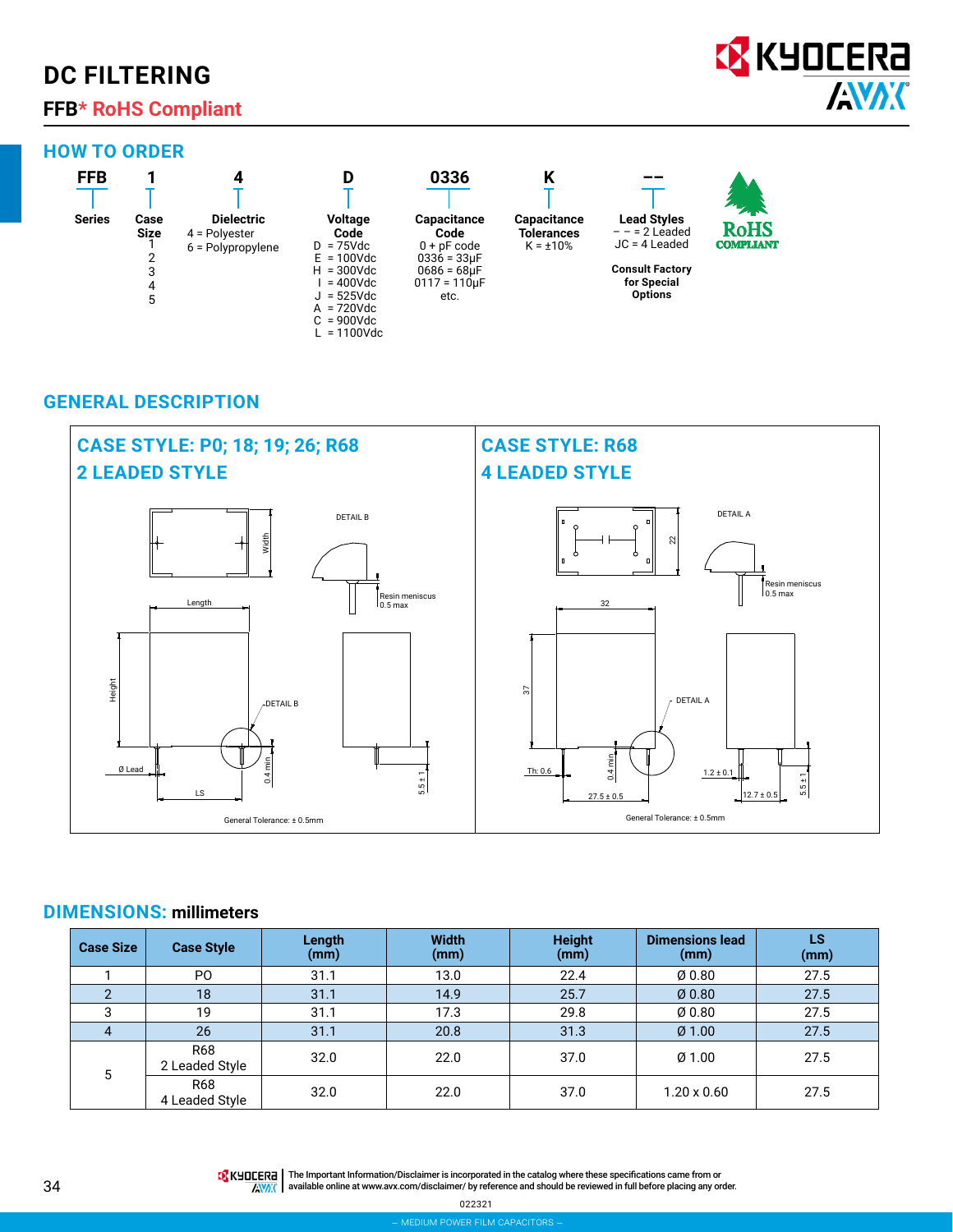# **DC FILTERING**



## **FFB\* – Polyester Dielectric RoHS Compliant**

## **POLYESTER DIELECTRIC FOR LOW VOLTAGE DC FILTERING**

#### **ELECTRICAL CHARACTERISTICS – POLYESTER DIELECTRIC**

| <b>Items</b>                          | <b>Characteristics</b>    |
|---------------------------------------|---------------------------|
| Climatic category                     | 55/105/56 (IEC 60068)     |
| Test voltage between terminals @ 25°C | $1.5 \times V_{e}$ dc     |
| Capacitance range C <sub>n</sub>      | $6.2\mu$ F to 110 $\mu$ F |
| Tolerance on C <sub>n</sub>           | ±10%                      |
| Rated DC voltage V <sub>n</sub> dc    | 75 to 400 V               |
| <b>Dielectric</b>                     | polyester                 |
| Max Stray Inductance                  | 20nH                      |

## **LIFETIME EXPECTANCY vs VOLTAGE AND HOT SPOT TEMPERATURE – POLYESTER DIELECTRIC**



Vw = Permanent working or operating DC voltage.

## **RATINGS AND PART NUMBER REFERENCE – POLYESTER DIELECTRIC**

| <b>Part Number</b>                                                    | <b>Capacitance</b><br>$(\mu F)$ | <b>Case Style</b> | $I_{rms}$ max.<br>(A)                                      | $R_{s}$<br>$(m\Omega)$ | $R_{th}$<br>$(^{\circ}C/W)$ | <b>Typical</b><br>Weight (g) |  |
|-----------------------------------------------------------------------|---------------------------------|-------------------|------------------------------------------------------------|------------------------|-----------------------------|------------------------------|--|
| V.dc 75V Vrms max.: 45 volts Voltage Code: D                          |                                 |                   |                                                            |                        |                             |                              |  |
| FFB14D0336K--                                                         | 33                              | P <sub>0</sub>    | 3                                                          | 3                      | 40.7                        | 15                           |  |
| FFB24D0476K--                                                         | 47                              | 18                | 4.3                                                        | 2                      | 33.3                        | 20                           |  |
| FFB34D0686K--                                                         | 68                              | 19                | 6.2                                                        | 1.7                    | 29.9                        | 25                           |  |
| FFB44D0826K--                                                         | 82                              | 26                | 7.4                                                        | 1.6                    | 26.7                        | 32                           |  |
| FFB54D0117K--                                                         | 110                             | R68 (2 terminals) | 10                                                         | 1.4                    | 22.9                        | 40                           |  |
| FFB54D0117KJC                                                         | 110                             | R68 (4 terminals) | 10                                                         | 1.4                    | 22.9                        | 40                           |  |
|                                                                       |                                 |                   | V <sub>n</sub> dc 100V Vrms max.: 60 volts Voltage Code: E |                        |                             |                              |  |
| FFB14E0206K-                                                          | 20                              | P <sub>0</sub>    | 2.6                                                        | 3                      | 40.5                        | 15                           |  |
| FFB24E0276K-                                                          | 27                              | 18                | 3.5                                                        | 2.5                    | 33.3                        | 20                           |  |
| FFB34E0396K-                                                          | 39                              | 19                | 5                                                          | $\overline{2}$         | 29.8                        | 25                           |  |
| FFB44E0476K-                                                          | 47                              | 26                | 6                                                          | 1.7                    | 26.6                        | 32                           |  |
| FFB54E0686K-                                                          | 68                              | R68 (2 terminals) | 9                                                          | 1.4                    | 22.8                        | 40                           |  |
| FFB54E0686KJC                                                         | 68                              | R68 (4 terminals) | 9                                                          | 1.4                    | 22.8                        | 40                           |  |
|                                                                       |                                 |                   | V <sub>n</sub> dc 300V Vrms max.: 90 volts Voltage Code: H |                        |                             |                              |  |
| FFB14H0755K-                                                          | 7.5                             | P <sub>O</sub>    | 2.4                                                        | 16                     | 40.7                        | 15                           |  |
| FFB24H0116K-                                                          | 11                              | 18                | 3.6                                                        | 11                     | 33.5                        | 20                           |  |
| FFB34H0166K-                                                          | 16                              | 19                | 5.2                                                        | 8                      | 29.9                        | 25                           |  |
| FFB44H0186K-                                                          | 18                              | 26                | 6                                                          | $\overline{7}$         | 27.1                        | 32                           |  |
| FFB54H0276K-                                                          | 27                              | R68 (2 terminals) | 9                                                          | 5                      | 22.9                        | 40                           |  |
| FFB54H0276KJC                                                         | 27                              | R68 (4 terminals) | $\overline{9}$                                             | 5                      | 22.9                        | 40                           |  |
| V <sub>n</sub> dc 400V Vrms max.: 105 volts<br><b>Voltage Code: I</b> |                                 |                   |                                                            |                        |                             |                              |  |
| FFB14I0625K-*                                                         | 6.2                             | P <sub>O</sub>    | 2.5                                                        | 17                     | 40.5                        | 15                           |  |
| FFB24I0755K-*                                                         | 7.5                             | 18                | 3.1                                                        | 14                     | 33.5                        | 20                           |  |
| FFB34I0126K--*                                                        | 12                              | 19                | 5                                                          | 9                      | 29.9                        | 25                           |  |
| FFB44I0156K--*                                                        | 15                              | 26                | 6.2                                                        | $\overline{7}$         | 26.4                        | 32                           |  |
| FFB54I0206K--*                                                        | 20                              | R68 (2 terminals) | 8.2                                                        | 5.5                    | 22.8                        | 40                           |  |
| FFB54I0206KJC*                                                        | 20                              | R68 (4 terminals) | 8.2                                                        | 5.5                    | 22.8                        | 40                           |  |

(\*) Polyester dielectric film wet silicone

THE IMPORTANT IN The Important Information/Disclaimer is incorporated in the catalog where these specifications came from or  $\sqrt{\frac{N}{N}}$  available online at [www.avx.com/disclaimer/](http://www.avx.com/disclaimer/) by reference and should be reviewed in full before placing any order.